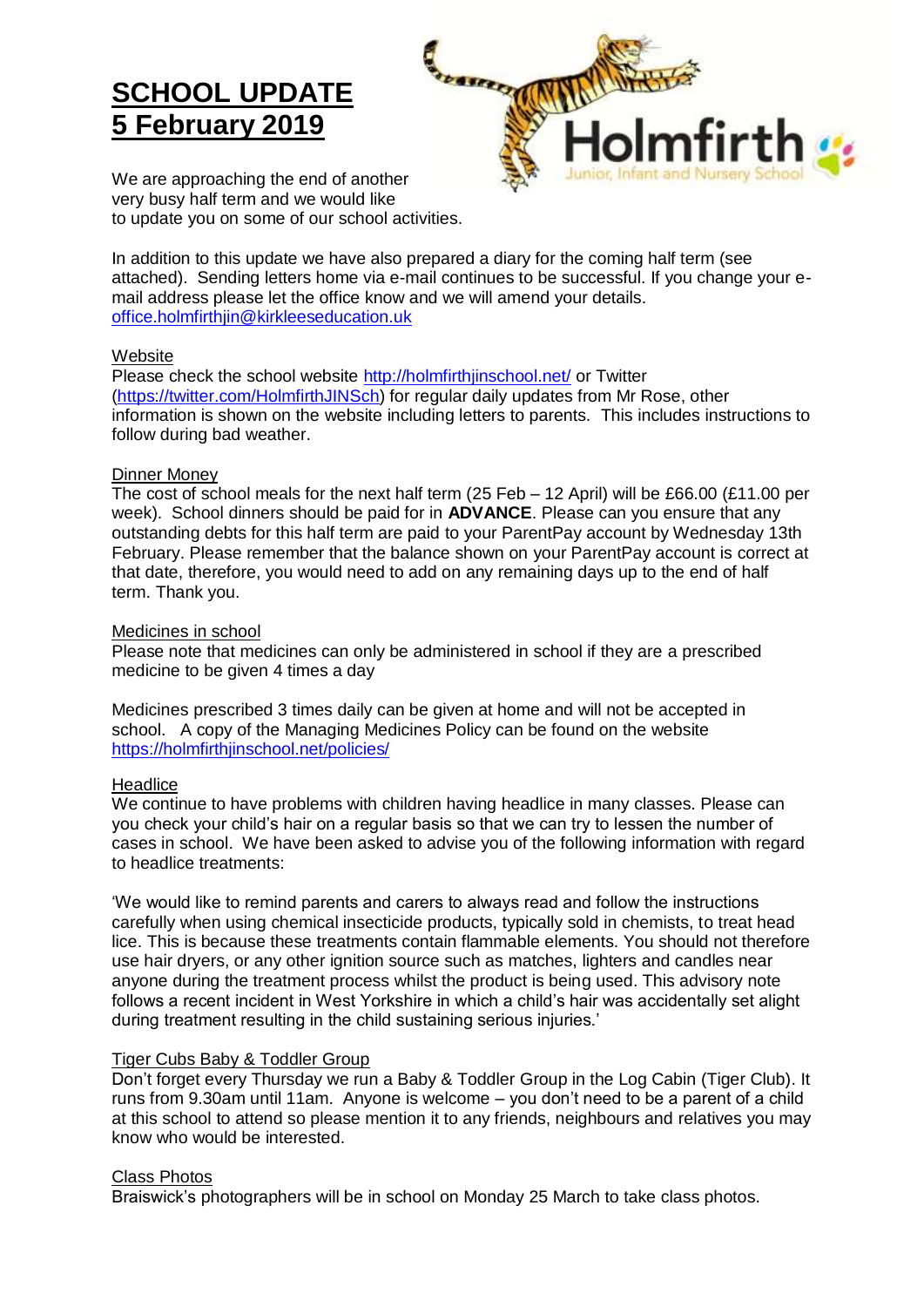Year 3/4 Roman Day

We have changed the date for the Roman Day for Years 3 & 4 from Monday 25 March to Thursday 4 April. Apologies for any inconvenience.

Amazon Smile and Your School Lottery

**Do you shop with Amazon?** Would you consider supporting FONS by using **Amazon Smile** which has the following benefits:

• When you want to make an Amazon purchase log in to Amazon using the following link and any purchases you make will earn 0.5% commission for FONS - at NO COST to you – <https://smile.amazon.co.uk/ch/1040723-0>

If the link asks you to search for your chosen charity enter either Holmfirth J.I & N School Parent Teacher Association or the number 1040723 it will then link your account to FONS

• Just use the link once and bookmark it to use each time you make an Amazon purchase and each time you make a purchase FONS will get 0.5% of your total spend. Thank you for supporting FONS and the school - we need your help!!

**Your School Lottery** - Please would you consider supporting FONS and the school by joining our school lottery? You could even be the lucky winner of £25,000! Visit [http://www.yourschoollottery.co.uk](http://www.yourschoollottery.co.uk/) and search for Holmfirth J I & N School. Thanks! This scheme has already raised over £100 for FONS so many thanks to everyone who has already bought tickets.

| <u>Visits</u>                                                                                                                                                             | <b>Visitors</b>                                                                                                                                                     | <b>Sports</b>                               | Other                                                                                                                                                                                                                                                                                                                                                                                                                        |
|---------------------------------------------------------------------------------------------------------------------------------------------------------------------------|---------------------------------------------------------------------------------------------------------------------------------------------------------------------|---------------------------------------------|------------------------------------------------------------------------------------------------------------------------------------------------------------------------------------------------------------------------------------------------------------------------------------------------------------------------------------------------------------------------------------------------------------------------------|
| 16 Jan - Year $2-$<br>local walk.<br>29 Jan - Year 1 & 2<br>- visit to Holmfirth<br>Parish Church<br>30 Jan $-$ Year 6 $-$<br>visit to Holmfirth High<br>School - Oliver! | 21 Jan - Year 1<br>Kirklees 'Recycling'<br>team.<br>23 Jan - Year 5 West<br><b>Yorkshire Fire</b><br>Brigade - Fire Safety.<br>5 Feb - Year 1 & 2 -<br>RE Workshop. | 25 Jan - Sports Hall<br>Athletics - Year 6. | 23 Jan - Kirklees<br>Music School<br>Concert. Brass<br>Band.<br>5 Feb - Safer<br>Internet Day.<br>12 Feb - Music<br><b>Assembly (Brass</b><br>Band Parents-<br>letter sent) 2.30pm -<br>3.30pm.<br>13 Feb - Year 1 -<br>'100 Party' $-$ to<br>show all our place<br>value number skills.<br>Parents invited.<br>14 Feb - Choir<br>Workshop - Hudds<br>Town Hall 9am to 12<br>Noon. (Concert<br>7pm-8pm - Hudds<br>Town Hall) |

Trips, Visits, Visitors and Sporting Activities. January - February 2019

After School Clubs